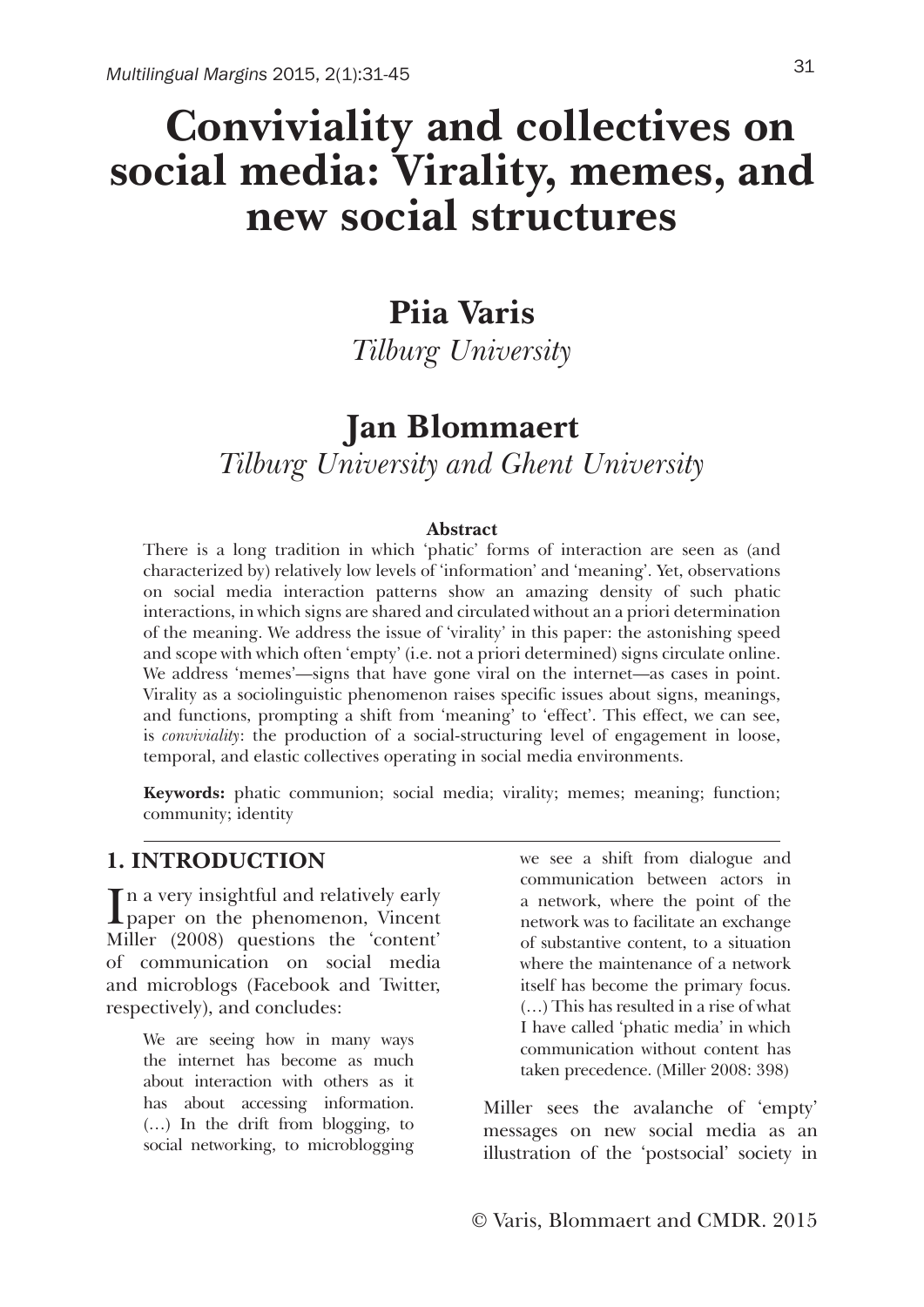which networks, rather than (traditional, organic) communities, are the central fora for establishing social ties between people. The messages are 'empty' in the sense that no perceptibly 'relevant content' is being communicated; thus, such messages are typologically germane to the kind of 'small talk' which Bronislaw Malinowski (1923 [1936]) identified as 'phatic communion' and described as follows:

> 'phatic communion' serves to establish bonds of personal union between people brought together by the mere need of companionship and does not serve any purpose of communicating ideas (Malinowski 1923 [1936]: 316).

For Malinowski, phatic communion was a key argument for his view that language should not just be seen as a carrier of propositional contents ('communicating ideas' in the fragment above), but as a *mode of social action,* the scope of which should not be reduced to 'meaning' in the denotational sense of the term. In an excellent paper on the history of the term 'phatic communion', Gunter Senft notes the post-hoc reinterpretation of the term by Jakobson (1960) as 'channeloriented' interaction, and describes phatic communion as

> utterances that are said to have exclusively social, bonding functions like establishing and maintaining a friendly and harmonious atmosphere in interpersonal relations, especially during the opening and closing stages of social – verbal – encounters. These utterances are understood as a means for keeping the communication channels open. (Senft 1995: 3)

Senft also emphasizes the difference between 'communion' and 'communication'. Malinowski never used the term phatic 'communication', and for a reason: 'communion' stresses (a) the ritual aspects of phatic phenomena, and (b) the fact that through phatic communion, people express their sense of 'union' with a community. We will come back to this later on.

When it came to explaining the phenomenon, Malinowski saw the fear of silence, understood as an embarrassing situation in interaction among Trobriand Islanders, as the motive underlying the frequency of phatic communion. In order not to appear grumpy or taciturn to the interlocutor, Trobrianders engaged in sometimes lengthy exchanges of 'irrelevant' talk. While Malinowski saw this *horror vacui* as possibly universal, Dell Hymes cautioned against such an interpretation and suggested that 'the distribution of required and preferred silence, indeed, perhaps most immediately reveals in outline form a community's structure of speaking' (Hymes 1972 [1986]: 40; see Senft 1995: 4-5 for a discussion). There are indeed communities where, unless one has anything substantial to say, silence is strongly preferred over small talk and 'phatic communion' would consequently be experienced as an unwelcome violation of social custom. This is clearly not the case in the internet communities explored by Vincent Miller, where 'small' and 'content-free' talk appears to be if not the rule, then certainly a very wellentrenched mode of interaction.

This, perhaps, compels us to take 'phatic' talk seriously, given that it is so hard to avoid as a phenomenon in social media, for example. And this, then, would be a correction to a deeply ingrained linguistic and sociolinguistic mindset in which 'small talk'—the term itself announces it—is not always perceived as really important or in need of much in-depth exploration.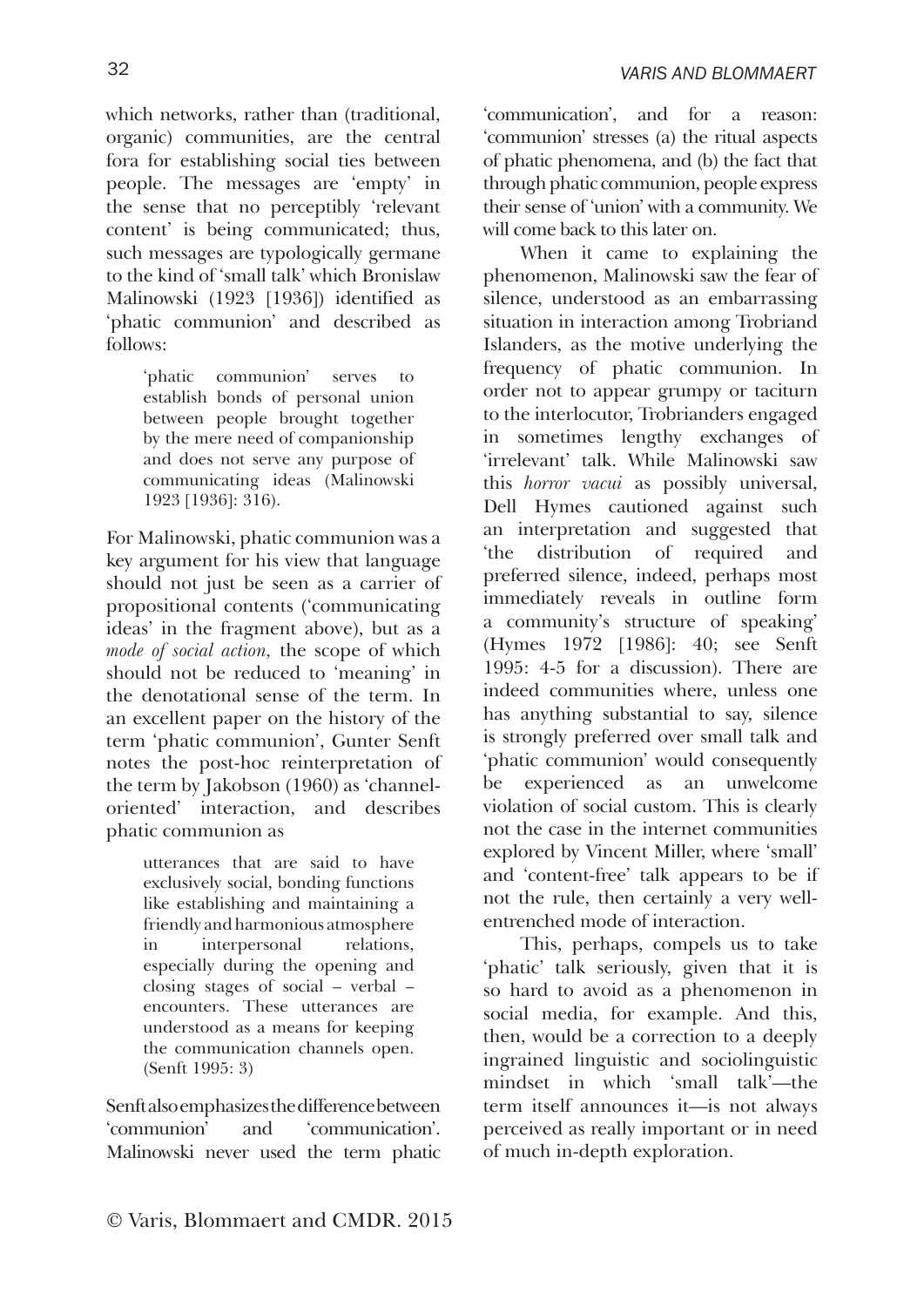Schegloff's (1972; Schegloff and Sacks 1973) early papers on conversational openings and closings described these often routinized sequences as a mechanism in which speaker and hearer roles were established and confirmed. This early interpretation shows affinity with Malinowski's 'phatic communion'—the concern with the 'channel' of communicationas well as with Erving Goffman's (1967) concept of 'interaction ritual' in which people follow particular, relatively perduring templates that safeguard 'order' in faceto-face interaction. In an influential later paper, however, Schegloff (1988) rejected Goffman's attention to 'ritual' and 'face' as instances of 'psychology' (in fact, as too much interested in the *meaning* of interaction), and reduced the Goffmanian rituals to a more 'secularized' study of interaction as a formal 'syntax' in which human intentions and subjectivities did not matter too much. The question of *what* people seek to achieve by means of 'small talk', consequently, led a life on the afterburner of academic attention since. When it occurred it was often labelled as 'mundane' talk, that is: talk that demands not to be seen as full of substance and meaning, but can be analyzed merely as an instance of the universal formal mechanisms of human conversation (Briggs 1997 provides a powerful critique of this). Evidently, when the formal patterns of phatic communion are the sole locus of interest, not much is left to be said on the topic.

As mentioned, the perceived plenitude of phatic communion on the internet pushes us towards attention to such 'communication without content'. In what follows, we will engage with this topic and focus on a now-current internet phenomenon: memes. Memes will be introduced in the next section. and we shall focus on (a) the notion of 'viral spread' in relation to agentivity and

consciousness, and (b) the ways in which we can see 'memes', along with perhaps many of the phenomena described by Miller, as forms of conviviality. In a concluding section, we will identify some important implications of this view.

### **2. GOING VIRAL**

On January 21, 2012 Facebook CEO Mark Zuckerberg posted an update on his Facebook profile, introduced by 'Here's some interesting weekend reading' (figure 1). The message itself was 161 words long, and it led to a link to a 2000-word article. Within 55 seconds of being posted, the update got 932 'likes' and was 'shared' 30 times by other Facebook users. After two minutes, the update had accumulated 3,101 'likes' and 232 'shares'.

Given the structure and size of the text posted by Zuckerberg, it is quite implausible that within the first two minutes or so, more than 3,000 people had already *read* Zuckerberg's update and the article which it provides a link to, deliberated on its contents and judged it 'likeable'; and the same goes for the more than 200 times that the post had already been shared on other users' timelines. So what is happening here?

Some of the uptake can probably be explained with 'firsting', i.e. the preoccupation to be the first to comment on or 'like' an update on social media most clearly visible in the form of comments simply stating 'first!'. Another major explanation could be 'astroturfing': it is plausible that many of those who 'like' and 'share' Zuckerberg's update are in fact Facebook employees deliberately attempting to increase its visibility. We can guess, but we simply do not know. What we do know for sure, however, is that as a consequence of a first level of uptake people liking and sharing the post—there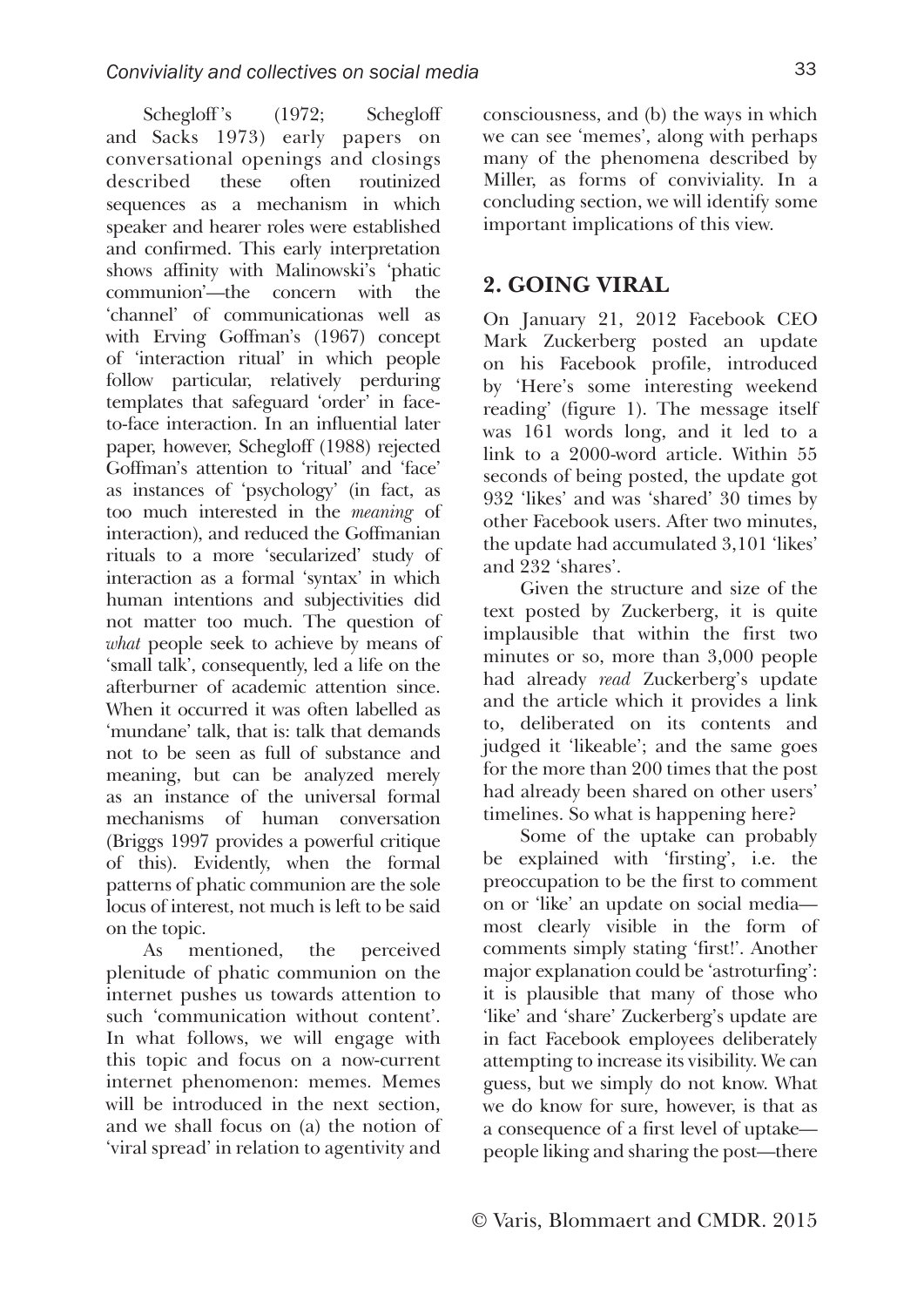|  | <b>Mark Zuckerberg</b><br>Here's some interesting weekend reading.<br>There has been a lot of discussion recently about whether social networks give<br>you a more diverse perspective on the world through helping you see more<br>people's opinions or whether they're more of an echo chamber that just<br>reinforces your opinions since the people you share with probably have similar<br>opinions to your own.<br>The latest research shows that s<br>See more |                                                                                                                                                                                                                                                                                                                                   |  |
|--|-----------------------------------------------------------------------------------------------------------------------------------------------------------------------------------------------------------------------------------------------------------------------------------------------------------------------------------------------------------------------------------------------------------------------------------------------------------------------|-----------------------------------------------------------------------------------------------------------------------------------------------------------------------------------------------------------------------------------------------------------------------------------------------------------------------------------|--|
|  |                                                                                                                                                                                                                                                                                                                                                                                                                                                                       | <b>Rethinking Information Diversity in Networks</b><br>How do your friends shape the information you see and read<br>online? Social networking technologies like Facebook let us<br>connect to hundreds, even thousands of people -- and have<br>fundamentally changed how people get their information<br>by: Facebook Data Team |  |
|  | Like · Share · 55 seconds ago · @                                                                                                                                                                                                                                                                                                                                                                                                                                     |                                                                                                                                                                                                                                                                                                                                   |  |
|  | 932 people like this.                                                                                                                                                                                                                                                                                                                                                                                                                                                 |                                                                                                                                                                                                                                                                                                                                   |  |
|  | 司 30 shares                                                                                                                                                                                                                                                                                                                                                                                                                                                           |                                                                                                                                                                                                                                                                                                                                   |  |

**Figure 1: Screenshot of Zuckerberg's status update on Facebook, January 21, 2012**

are further and further levels of uptake, as other users witness this liking and sharing activity (some of it may already be showing in the figures here), and consequently make inferences about the meaning of the post itself, but also about the person(s) in their network who reacted to it. Further layers of contextualisation are thus added to the original post, which may have an influence on the uptake by others.

Different social media platforms offer similar activity types: YouTube users can 'view' videos and 'like' or 'dislike' them, as well as adding 'comments' to them and adding videos to a profile list of preferences; Twitter users can create 'hashtags' and 'retweet' tweets from within their network; similar operations are possible on Instagram as well as on most local or regional social media platforms available throughout the world. Each time, we see that specific activities are made available for the

rapid 'viral' spread of particular signs, while the actual content or formal properties of those signs do not seem to prevail as criteria for sharing, at least not when these properties are understood as denotational-semantic or aesthetic in the Kantian sense. We shall elaborate this below. The ace of virality after the first decade of the  $21<sup>st</sup>$  century is undoubtedly the South-Korean music video called *Gangnam Style,* performed by an artist called Psy: Gangnam Style was posted on YouTube on 15 July, 2012, and had been viewed 2,345475395 times on 30 May, 2015. Professional as well as lay observers appear to agree that the phenomenal virality of Gangnam Style was not due to the intrinsic qualities, musical, choreographic or otherwise, of the video. The hype was driven by entirely different forces.

The point to all of this, however, is that we see a communicative phenomenon of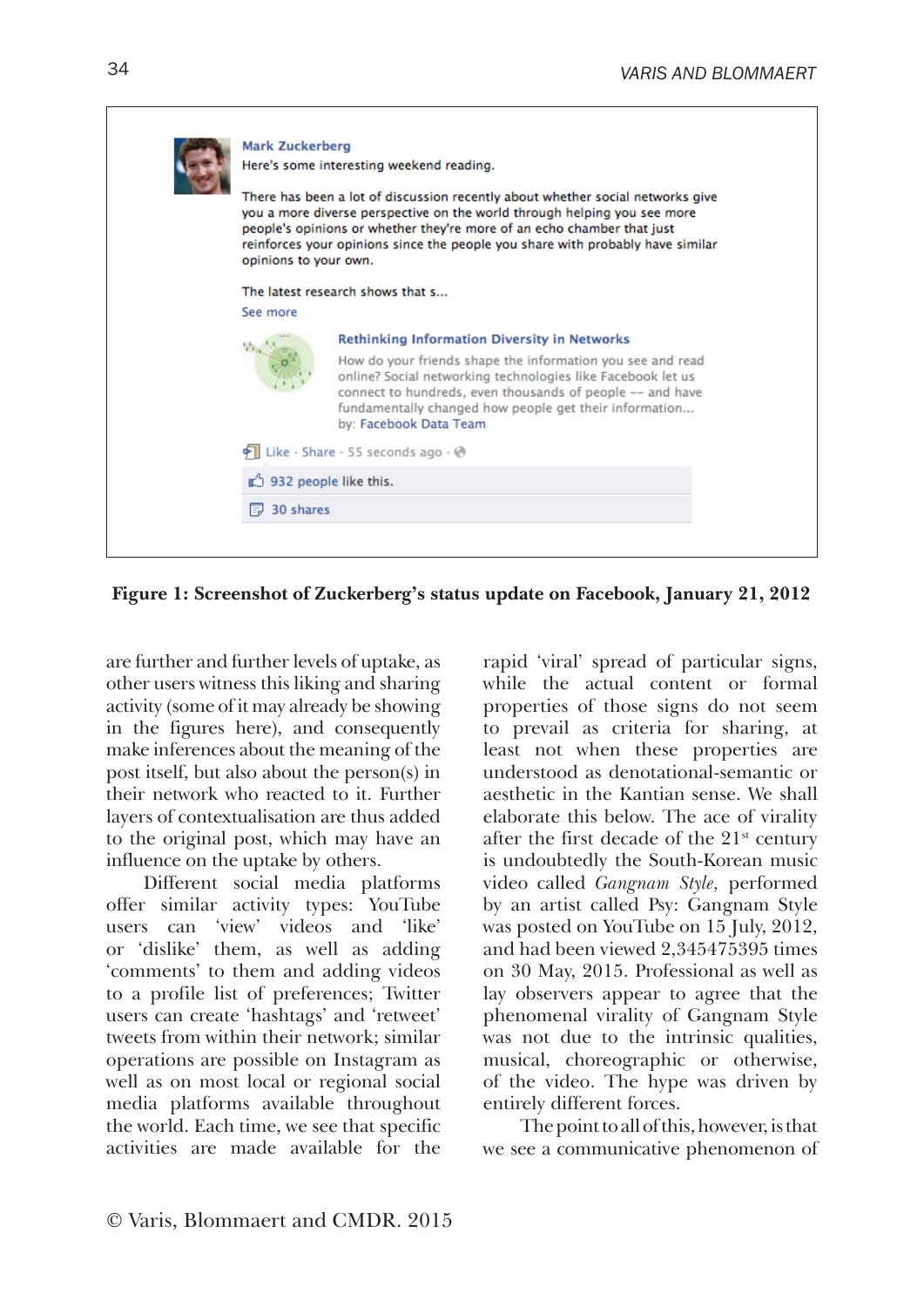astonishing *speed* and *scope*: large numbers of people react on a message by expressing their 'liking' and by judging it relevant enough to share it with their 'friends' within their social media community. At the same time, in spite of Zuckerberg's message being *textual*, it was not read in the common sense understanding of this term. The 'like' and 'share' reactions, consequently, refer to another kind of decoding and understanding than the ones we conventionally use in text and discourse analysis—'meaning' as an outcome of denotational-textual decoding is not at stake here, and so the 'liking' and 'sharing' is best seen as 'phatic' in the sense of the terms discussed above. Yet, these phatic activities appear to have extraordinary importance for those who perform them, as 'firsting' and 'astroturfing' practices illustrate: people on social media find it very important to be involved in 'virality'. People find it important to be part of a group that 'likes' and 'shares' items posted by others. It is impossible to know—certainly in the case of Zuckerberg—who the members of this group effectively are (this is the problem of scope, and we shall return to it), but this ignorance of identities of group members does seem to matter less than the expression of membership by means of phatic 'likes' and 'shares'. What happens here is 'communion' in the sense of Malinowski: identity statements expressing, pragmatically and metapragmatically, membership of some group. Such groups are not held together by high levels of awareness and knowledge of deeply shared values and functions—the classical community of Parsonian sociology—but by loose bonds of shared, even if superficial interest or 'ambient affiliation' in Zappavigna's terms (2011: 801), enabled by technological features of social media affording forms

of searchability and findability of 'like' minded people.

We need to be more specific though, and return to our Facebook example. 'Liking' is an identity statement *directly* oriented towards the author of the update—Zuckerberg—and *indirectly* inscribing oneself into the community of those who 'like' Zuckerberg, as well as *indirectly* flagging something to one's own community of Facebook 'friends' (who can monitor activities performed within the community). Patricia Lange (2009: 71), thus, qualifies such responsive uptake activities ('viewing' YouTube videos in her case) as forms of 'self-interpellation': people express a judgment that they themselves belong to the intended audiences of a message or sign. 'Sharing', by contrast, recontextualizes and *directly* reorients this statement towards one's own community, triggering another phase in a process of viral circulation, part of which can—but must not—involve real 'reading' of the text. Also, 'liking' is a responsive uptake to someone else's activity while 'sharing' is the initiation of another activity directed at another (segment of a) community. So, while both activities share important dimensions of phaticity with each other, important differences also occur. These distinctions, as noted, do not affect the fundamental nature of the interaction between actors and signs—'sharing', as we have seen, does not presuppose careful reading of the text—but there are differences in agency and activity type.

This is important to note, because existing definitions of virality would emphasize the *absence of significant change* in the circulation of the sign. Limor Shifman (2011: 190), for instance, emphasizes the absence of significant change to the sign itself to distinguish virality from 'memicity': memes, as opposed to viral signs, would involve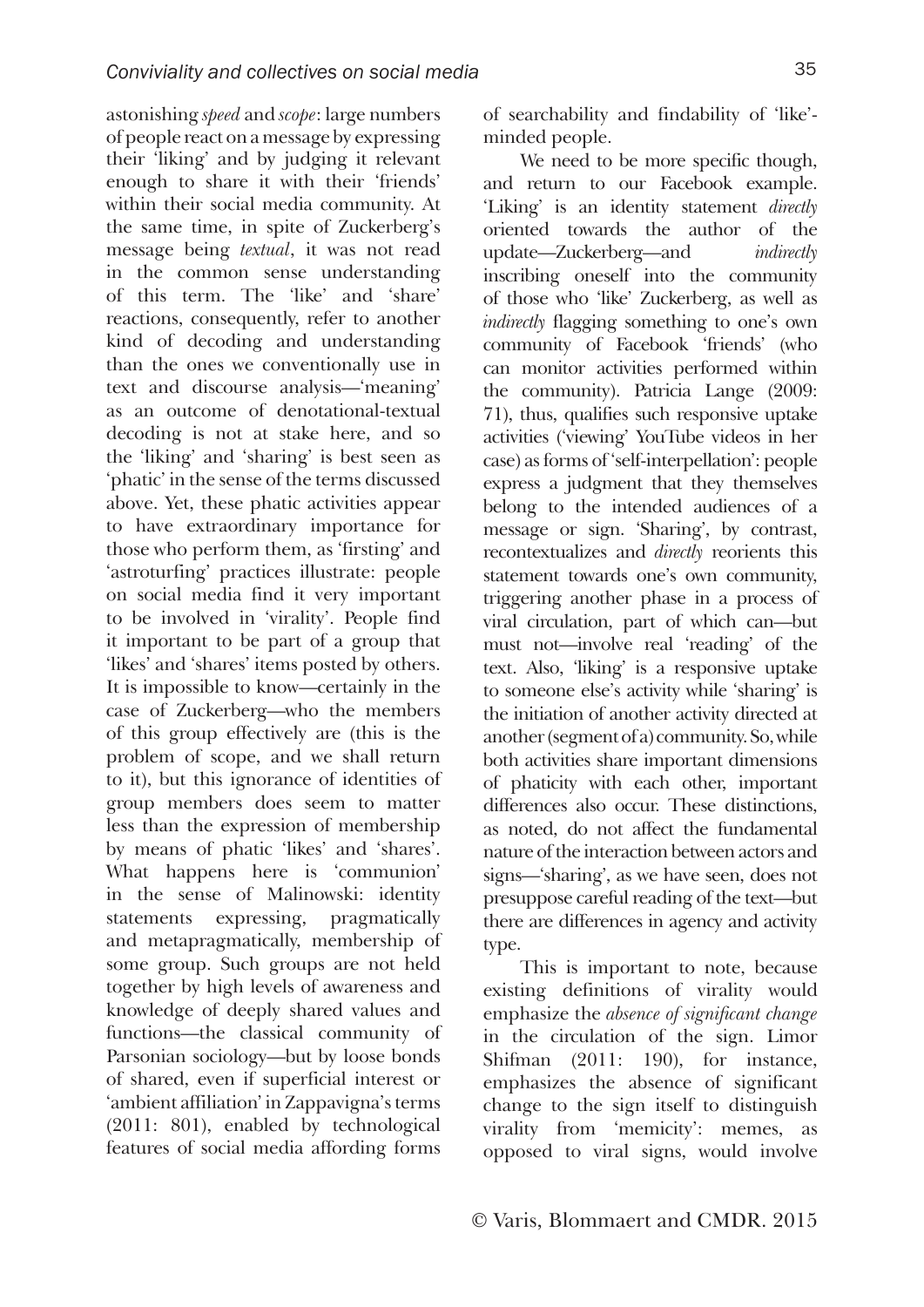changes to the sign itself. We shall see in a moment that this distinction is only valid when one focuses on a superficial inspection of the formal properties of signs. When one takes social semiotic activities as one's benchmark, however, things become more complicated and more intriguing. We have seen that significant distinctions apply to 'liking' and 'sharing'. In fact, we can see both as different *genres* on a gradient from phatic *communion* to phatic *communication*: there are differences in agency, in the addressees and communities targeted by both activities and in the fundamental pragmatic and metapragmatic features of both activities.

To clarify the latter: 'sharing' an update on Facebook is a classic case of 're-entextualization' (Bauman and Briggs 1990; Silverstein and Urban 1996) or 're-semiotization' (Scollon and Scollon 2004). Re-entextualization refers to the process by means of which a piece of 'text' (a broadly defined semiotic object here) is extracted from its original context-of-use and re-inserted into an entirely different one, involving different participation frameworks, a different kind of textuality—an entire text can be condensed into a quote, for instance—and ultimately also very different meaning outcomes. What is marginal in the source text can become important in the re-entextualized version, for instance. Re-semiotization, in line with the foregoing, refers to the process by means of which every 'repetition' of a sign involves an entirely new set of contextualization conditions and thus results in an entirely 'new' semiotic process, allowing new semiotic modes and resources to be involved in the repetition process (Leppänen et al. 2014). The specific affordances for responsive and sharing activities

offered by social media platforms are thus not unified or homogeneous: we can distinguish a gradient from purely responsive uptake to active and redirected re-entextualization and resemiotization, blurring the distinction made by Shifman between virality and memicity.

Let us have a closer look at memes now, and focus again on the different genres of memic activity we can discern.

### **3. THE WEIRD WORLD OF MEMES**

As we have seen, Shifman locates the difference between virality and memicity in the degree to which the sign itself is changed in the process of transmission and circulation. Memes are signs the formal features of which have been changed by users. For her definition, Shifman draws on Richard Dawkins, author of *The Selfish Gene* (1976), who coined 'meme' by analogy with 'gene' as 'small cultural units of transmission (…) which are spread by copying or imitation' (Shifman 2011: 188). We have already seen, however, that even simple 'copying' or 'imitation' activities such as Facebook 'sharing' involve a major shift in activity type called re-entextualization. Memes, often multimodal signs in which images and texts are combined, would typically enable intense resemiotization as well, in that original signs are altered in various ways, generically germane—a kind of 'substrate' recognizability would be maintained—but situationally adjusted and altered so as to produce very different communicative effects. Memes tend to have an extraordinary level of semiotic *productivity* which involves very different kinds of semiotic activity genres, in other words.

Let us consider figures 2-4, and 5-7. In figure 2 we see the origin of a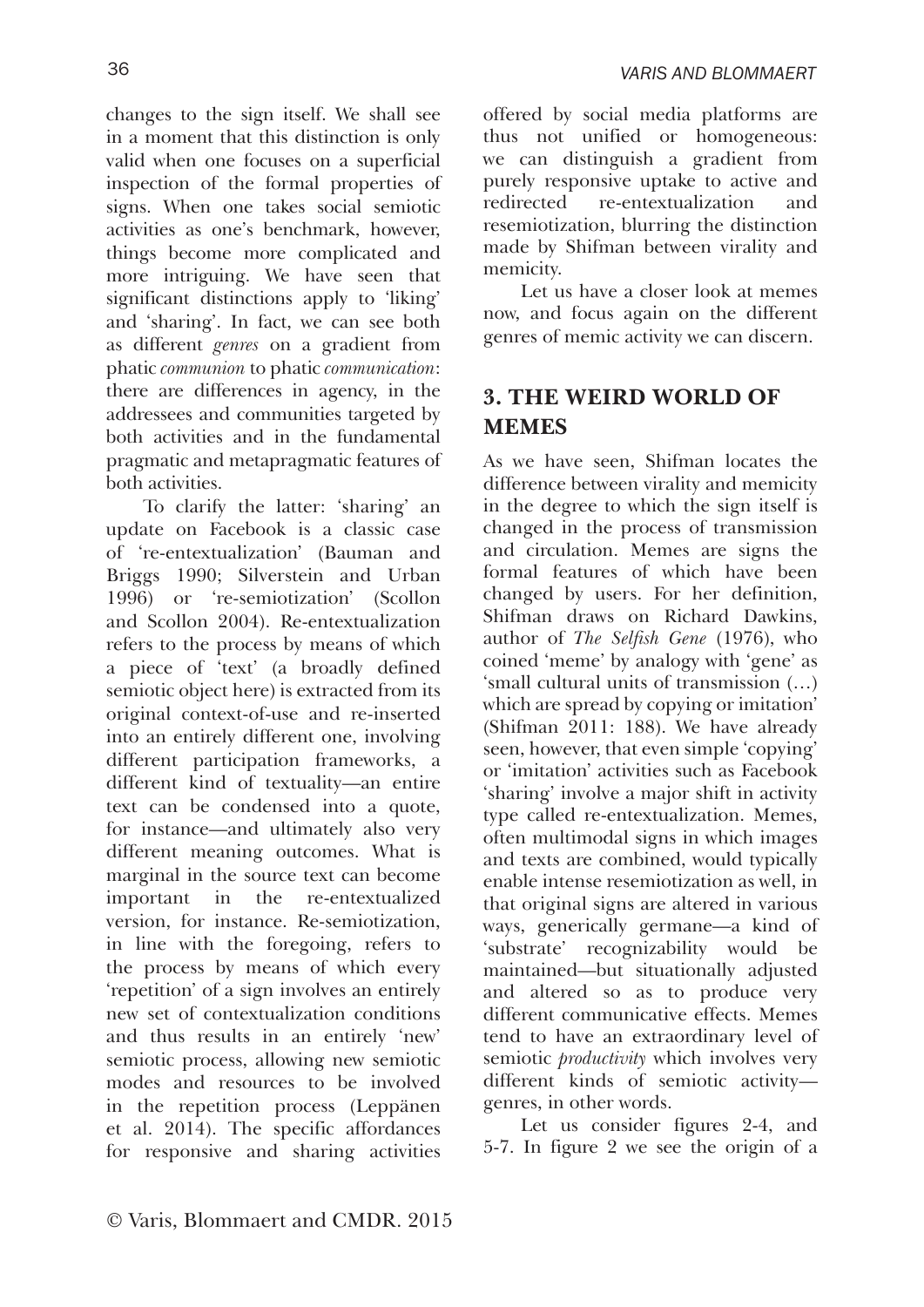successful meme, a British World War II propaganda poster.

A virtually endless range of resemiotized versions of this poster have gone viral since the year 2000. They can be identified as intertextually related by the speech act structure of the message (an adhortative 'keep calm' or similar statements, followed by a subordinate adhortative) and the graphic features of lettering and layout (larger fonts for the adhortatives, the use of a coat of arms-like image). Variations on the memic theme range from minimal to maximal, but the generic template is constant. Figure 3 shows a minimally resemiotized variant in which lettering and coat of arms (the royal crown) are kept, while in figure 4,

the royal crown has been replaced by a beer mug.

In figures 2, 3, and 4 we see how one set of affordances—the visual architecture of the sign and its speech act format becomes the intertextual link enabling the infinite resemiotizations while retaining the original semiotic pointer: most users of variants of the meme would know that the variants derive from the same 'original' meme. The visual architecture and speech act format of the 'original', thus, are the 'mobile' elements in memicity here: they provide memicintertextual recognisability, while the textual adjustments redirect the meme towards more specific audiences and reset it in different frames of meaning and use.





### **Figure 2: British wartime propaganda poster**

**Figure 3: Keep calm and call Batman**

See http://knowyourmeme.com/memes/keep-calm-and-carry-on for figures 2-4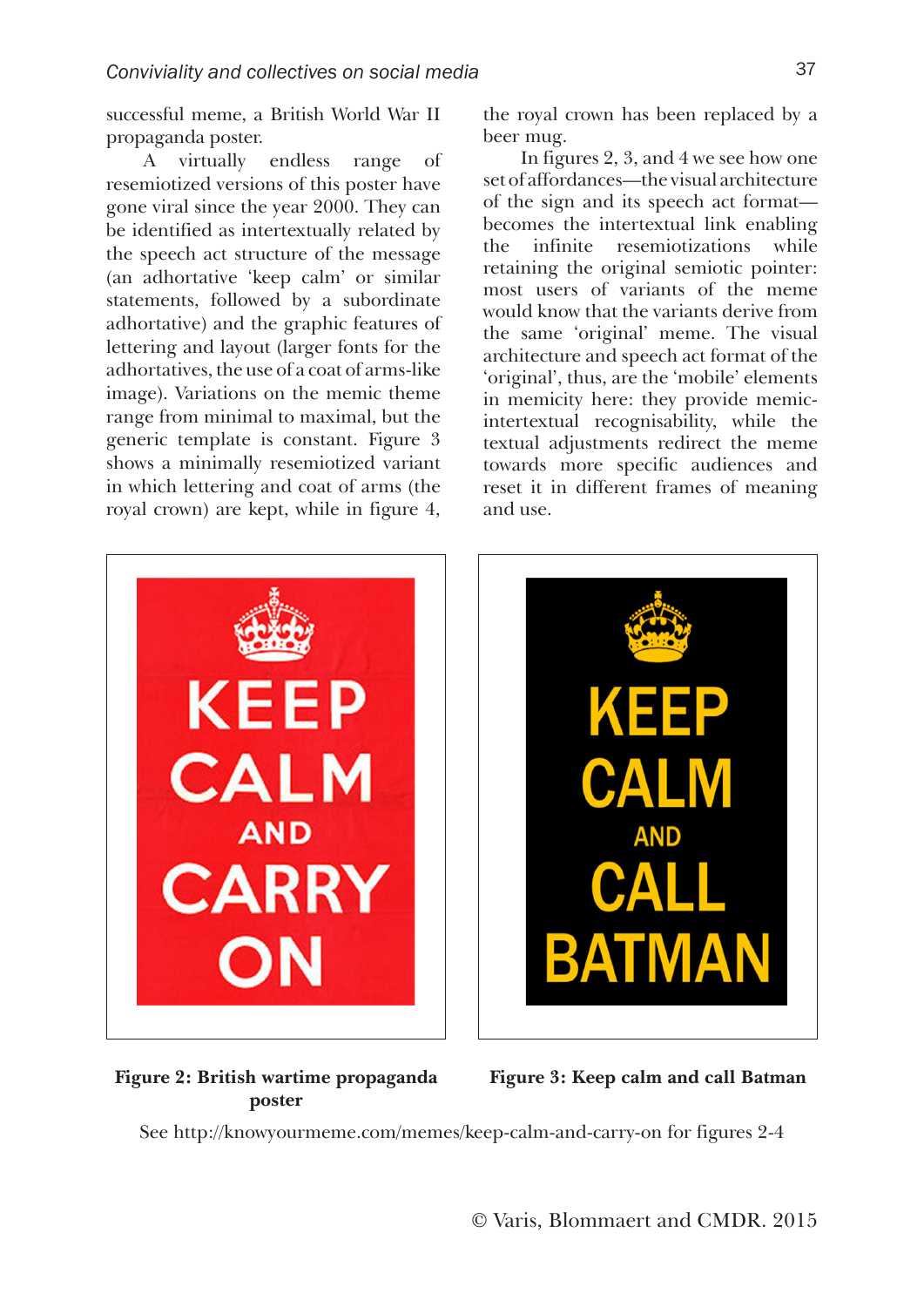

**Figure 4: Keep calm and drink beer Figure 5: I can has cheezburger?** 

The opposite can also apply, certainly when memes are widely known because of textual-*stylistic* features: the actual ways in which 'languaging' is performed through fixed expressions and speech characteristics. A particularly successful example of such textualstylistic memicity is so-called 'lolspeak', the particular pidginized English originally associated with funny images of cats ('lolcats'), but extremely mobile as a memic resource in its own right. Consider figures 5, 6, and 7. Figure 5 documents the origin of this spectacularly successful meme: a picture of a cat, to which the caption 'I can has cheezburger?' was added, went viral in 2007 via a website 'I can has cheezburger?'. The particular caption phrase went viral as well and became tagged to a wide variety of other images – see figure 6. The caption, then, quickly became the basis for a particular pidginized variety of written English, which could in turn be deployed in a



See http://knowyourmeme.com/memes/ sites/cheezburger

broad range of contexts (see figure 7). The extraordinary productivity of this meme-turned-language-variety was demonstrated in 2010, when a team of 'lolspeak' authors completed an online translation of the entire Bible in their self-constructed language variety. The Lolcat Bible can now also be purchased as a book.

The different resources that enter into the production of such memes can also turn out to be memic in themselves. People, as we said, are extraordinarily creative in reorganizing, redirecting, and applying memic resources over a vast range of thematic domains, addressing a vast range of audiences while all the same retaining clear and recognizable intertextual links to the original memic sources. This fundamental intertextuality allows for *combined memes*, in which features of different established memes are blended in a 'mashup' meme. Figure 8 shows such a mashup meme.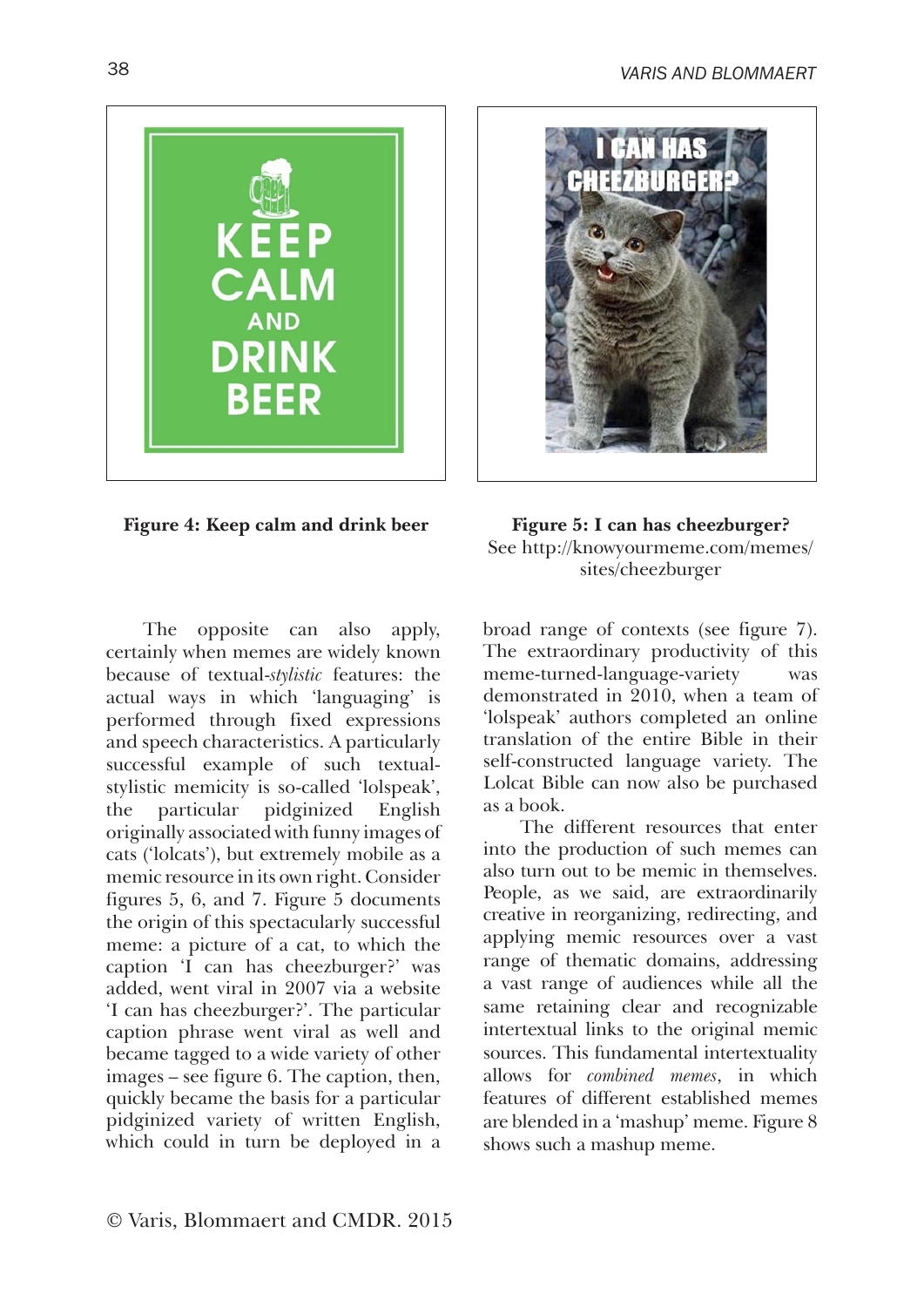

**Figure 6: President and a possible voter having cheezburger.**  See http://www.myconfinedspace.com/2008/04/18/barack-obama-yes-you-can/.



**Figure 7: I has a dream.**  See http://memebase.cheezburger.com/puns/tag/martin-luther-king-jr.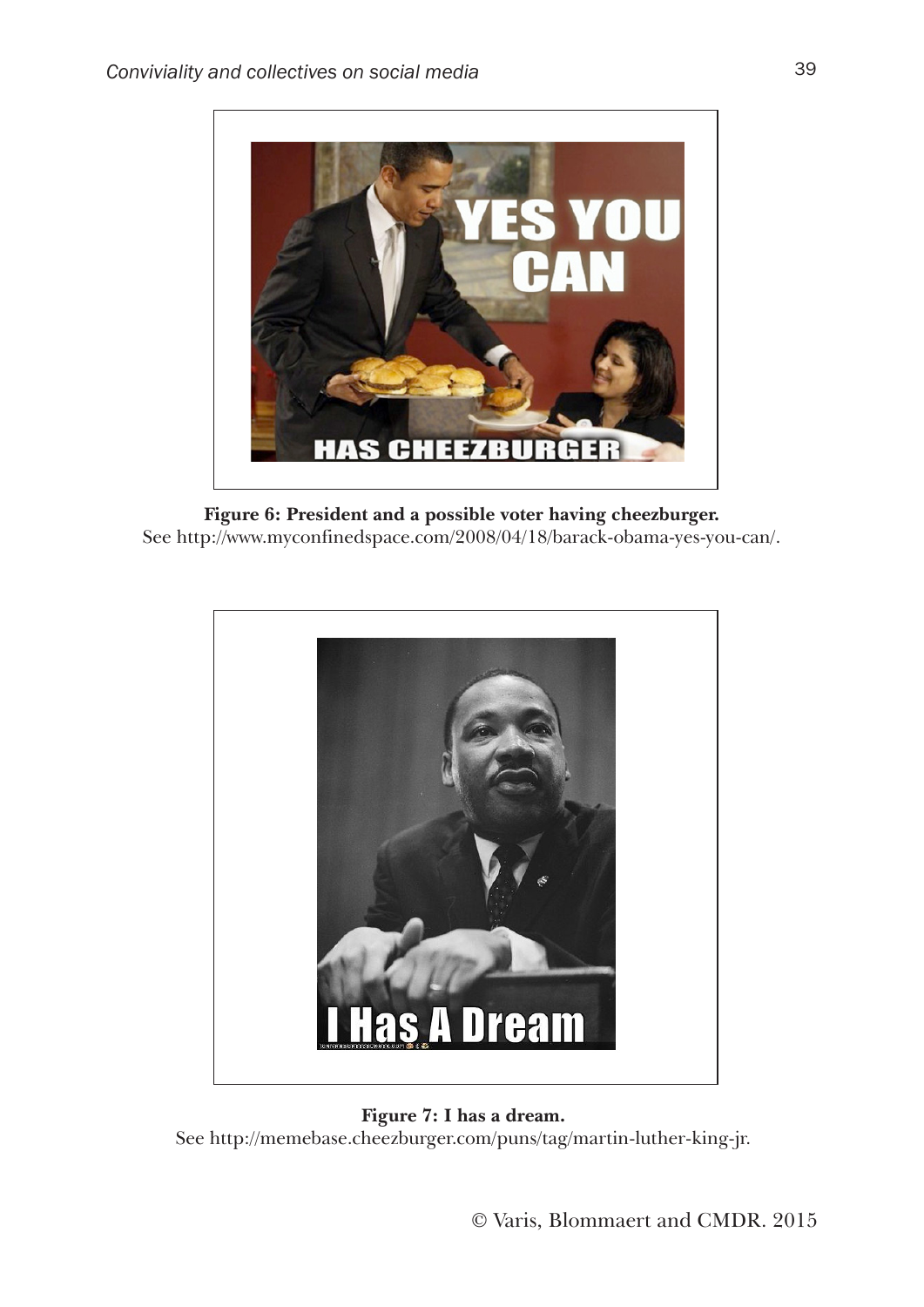

#### **Figure 8: Keep calm and remove the arrow from your knee** See https://www.facebook.com/pages/Keep-Calm-and-remove-the-arrow-from-your-

knee/254461191300457.

We see the familiar template of the 'Keep calm' meme, to which a recognizable reference to another meme is added. The origin of this other meme, 'then I took an arrow in the knee', is in itself worthy of reflection, for it shows the essentially arbitrary nature of memic success. The phrase was originally uttered by characters in the video game 'Skyrim' (figure 9). The phrase is quite often repeated throughout the game, but this does not in itself offer an explanation for the viral spread of the expression way beyond the community of Skyrim gamers.

The phrase became wildly productive and can now be tagged to an almost infinite range of different expressions, each time retaining a tinge of its original apologetic character, and appearing in mashups, as we saw in figure 8.

What we see in each of these examples is how memes operate via a combination of intertextual recognizability and individual

creativity—individual users adding an 'accent' to existing viral memes, in attempts to go viral with their own adapted version. The work of resemiotization involved in such processes can be complex and demanding. Mashup memes, for instance, involves elaborate knowledge of existing memes, an understanding of the affordances and limitations for altering the memes, and graphic, semiotic, and technological skills to post them online. The different forms of resemiotization represent different genres of communicative action, ranging from maximally transparent refocusing of existing memes to the creation of very different and new memes, less densely connected to existing ones.

Two points need to be made now. First, we do not see such resemiotizations, even drastic and radical ones, as being fundamentally different from the 'likes' and 'shares' we discussed in the previous section. We have seen that 'likes' and 'shares' are already different genres characterized by very different activity patterns, orientations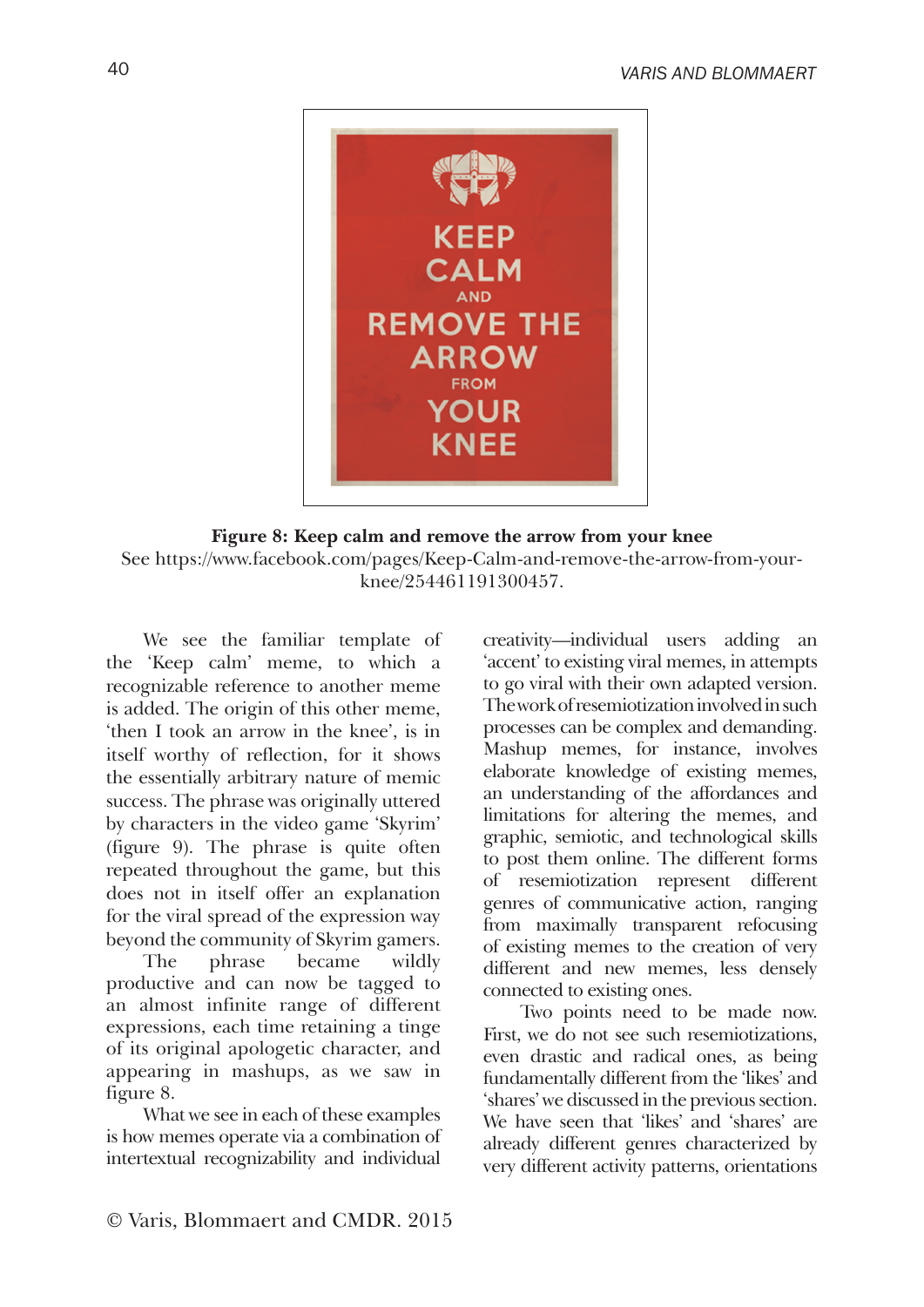

Figure 9: Skyrim scene 'Then I took an arrow in the knee'. See http://knowyourmeme. com/memes/i-took-an-arrow-in-the-knee.

to addressees and audiences, and degrees of intervention in the original signs. The procedures we have reviewed here differ in degree but not in substance: they are, like 'retweets', 'likes' and 'shares', re-entextualizations of existing signs, i.e. meaningful communicative operations that demand different levels of agency and creativity of the user. Second, and related to this, the nature of the original sign itself—its conventionally understood 'meaning'—appears to be less relevant than the capacity to deploy it in largely phatic, relational forms of interaction. This again, ranges from what Malinowski described as 'communion'—ritually expressing membership of a particular community to 'communication' *within* the communities we described as held together by 'ambient affiliation'. 'Meaning' in its traditional sense needs to give way here to a more general notion of 'function'. Memes, just like Mark Zuckerberg's status updates, do not need to

be *read* in order to be seen and understood as denotationally and informationally meaningful; their use and re-use appear to be governed by the 'phatic' and 'emblematic' functions often seen as of secondary nature in discourse-analytic literature.

### **4. Conviviality on demand**

But what explains the immense density of such phatic forms of practice on social media? How do we make sense of the astonishing speed and scope with which such phatic forms of communion and communication circulate, creating like in the case of Gangnam Style perhaps the largest-scale collective communicative phenomena in human history? The explanations, we hope to have shown, do not necessarily have to be located in the features of the signs themselves, nor in the specific practices they prompt—both are unspectacular. So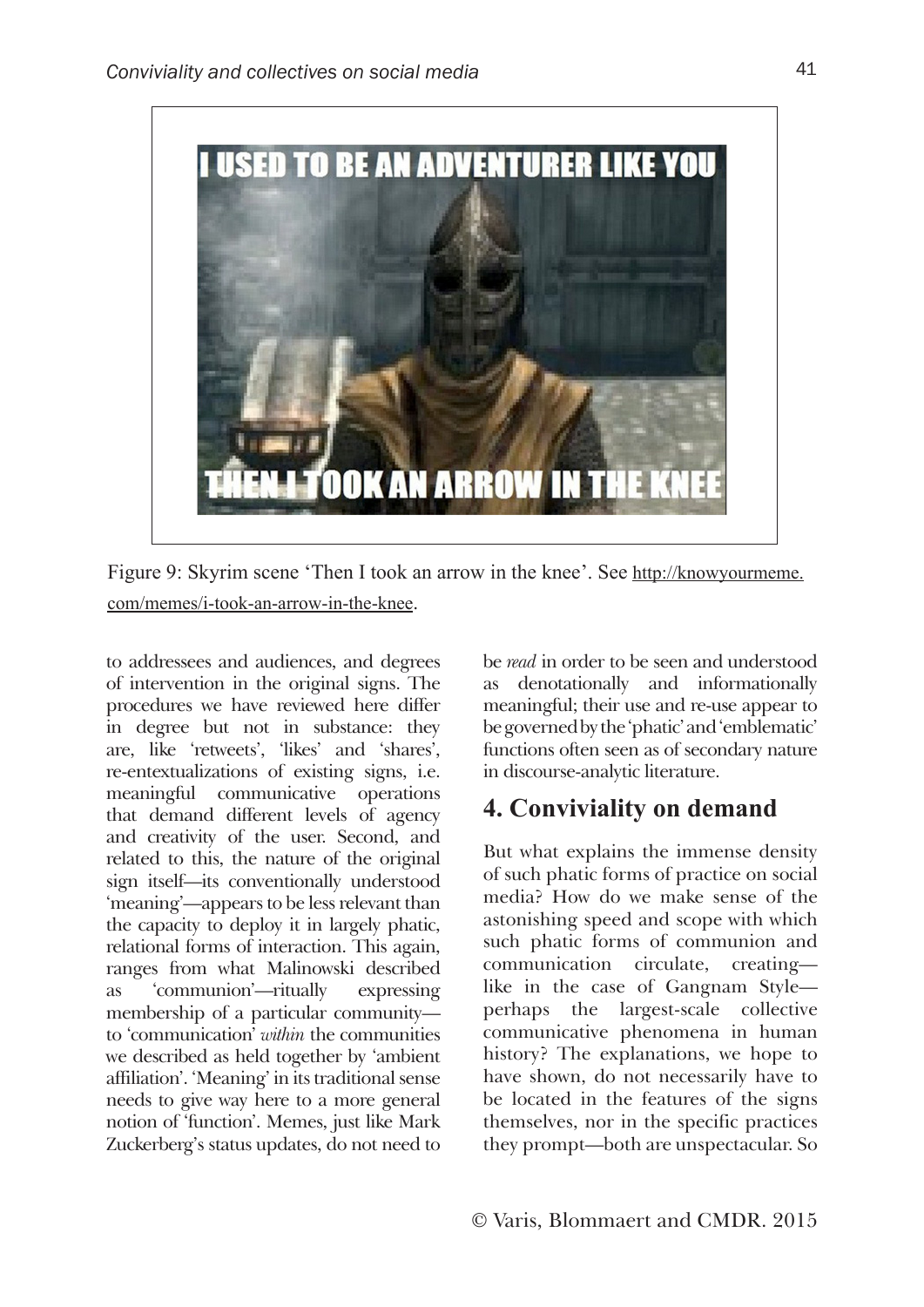perhaps the explanations must be sought in the social world in which these phatic practices make sense.

In a seminal paper, Alice Marwick and danah boyd (2010: 120) distinguish between email and Twitter. They have this to say on the topic:

> (…) the difference between Twitter and email is that the latter is primarily a directed technology with people pushing content to persons listed in the 'To:' field, while tweets are made available for interested individuals to pull on demand. The typical email has an articulated audience, while the typical tweet does not.

The statement demands nuancing, for we have seen that even minimal forms of activity such as 'sharing' involve degrees of audience design—the seemingly vacuous identity statements we described above, lodged in social media practices, are always directed at *some* audience, of which users have *some* idea, right or wrong (cf. Androutsopoulos 2013). Imaginary audiences are powerful actors affecting discursive behaviour, as Goffman and others have shown so often (e.g. Goffman 1963), and Marwick and boyd's early statement that 'Twitter flattens multiple audiences into one'—a phenomenon they qualify as 'context collapse'—is surely in need of qualification (Marwick and boyd 2010: 122). The intricate socialsemiotic work we have described here certainly indicates users having *diverse* understandings of audiences on social media. Different social media platforms offer opportunities for different types of semiotic and identity work and users often hold very precise and detailed views of what specific platforms offer them in the way of audience access, identity and communication opportunities, and effects (cf. Gershon 2010).

At the same time, Marwick and boyd are correct in directing our attention towards the kinds of communities in which people move on social media. In spite of precise ideas of specific target audiences and addressees, it is certainly true that there is no way in which absolute certainty about the identities (and numbers) of addressees can be ascertained on most social media platforms—something which Edward Snowden also made painfully clear. In addition, it is true that lump categories such as Facebook 'friends' gather a range of—usually never explicitly defined subcategories ranging from 'offline friends' and close relatives to what we may best call, following Goffman again, 'acquaintances'. Goffman (1963), as we know, described acquaintances as that broad category of people within the network of US middle class citizens with whom relations of sociality and civility need to be maintained. Avoidance of overt neglect and rejection are narrowly connected to avoidance of intimacy and 'transgressive' personal interaction: what needs to be maintained with such people is a relationship of *conviviality*—a level of social intercourse characterized by largely 'phatic' and 'polite' engagement in interaction. Acquaintances are not there to be 'loved', they are there to be 'liked'. Facebook is made exactly for these kinds of social relationships (van Dijck 2013), which is perhaps also why a discourse analysis of Facebook interaction reveals the overwhelming dominance of the Gricean Maxims, that old ethnotheory of 'polite' US bourgeois interaction (Varis forthcoming).

But let us delve slightly deeper into this. The communities present as audiences on social media may be at once over-imagined and under-determined: while users can have relatively precise ideas of who it is they are addressing, a level of indeterminacy is inevitable in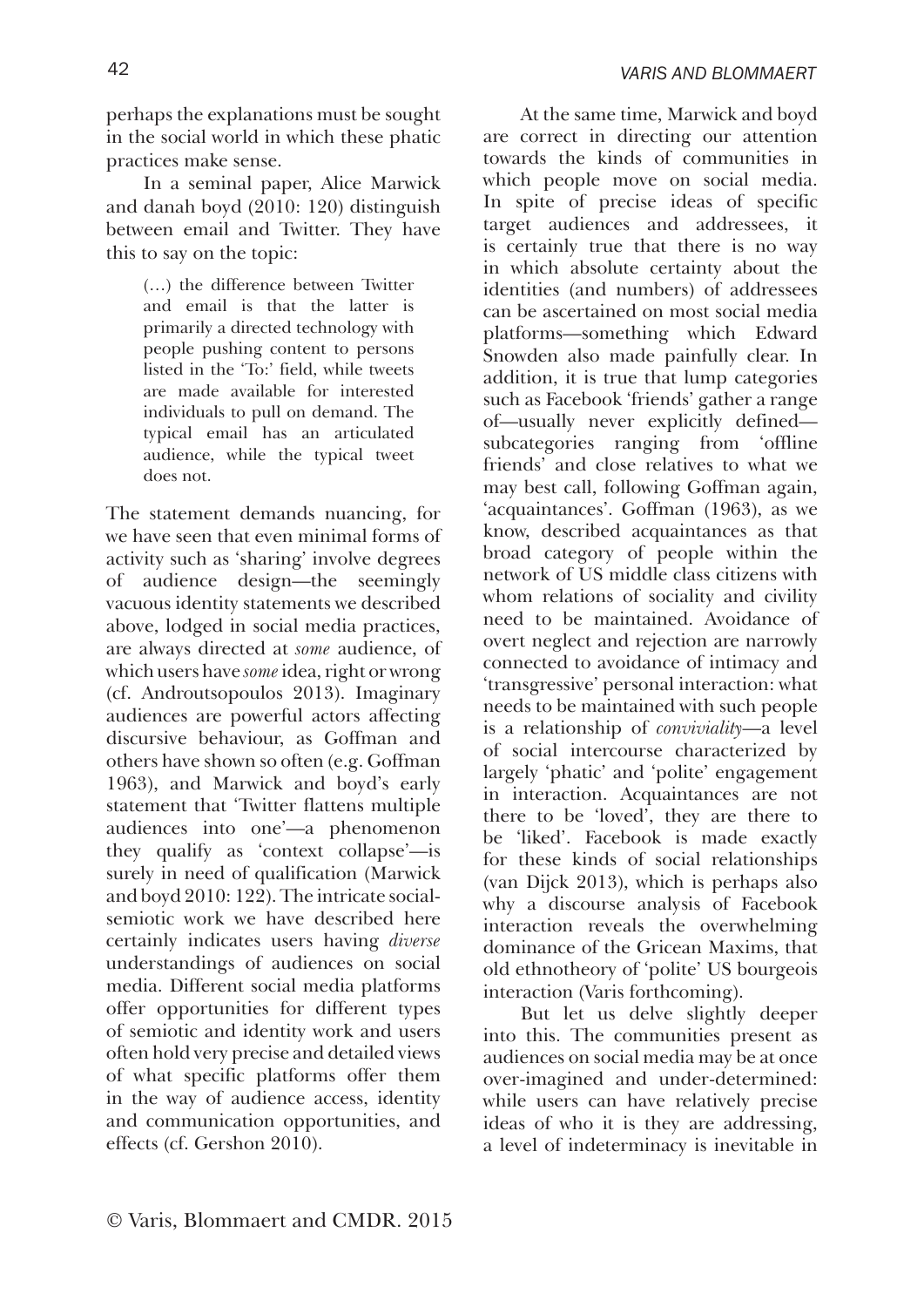reality. This means, in analysis, that we cannot treat such communities in the traditional sense of 'speech community' as a group of people tied together by clear and generally shareable rules of the indexical value and function of signs (Agha 2007). Indexical orders need to be built, as a consequence, since they cannot readily be presupposed. Virality, as a sociolinguistic phenomenon, might be seen as moments at which such indexical orders—perceived shareability of meaningful signs—are taking shape. The two billion views of Gangnam Style suggest that large numbers of people in various places on earth recognized *something* in the video; what it is exactly they experienced as recognizable is hard to determine and research on this topic—how virality might inform us on emergent forms of social and cultural normativity in new and unclear large globalized human collectives—is long overdue.

 Some suggestions in this direction can be offered, though. In earlier work, we tried to describe ephemeral forms of community formation in the onlineoffline contemporary world as 'focused but diverse' (Blommaert and Varis 2013). Brief moments of focusing on perceived recognizable and shareable features of social activity generate temporary groups—think of the thousands who 'liked' Zuckerberg's status update—while such groups do not require the kinds of strong and lasting bonds grounded in shared bodies of knowledge we associate with more traditionally conceived 'communities' or 'societies'. In fact, they are groups selected on demand, so to speak, by individual users in the ways we discussed earlier. People can focus and re-focus perpetually, and do so (which explains the *speed* of virality) without being tied into a community of fixed circumscription, given the absence of the deep and strong bonds that tie them

together, and the absence of temporal and spatial co-presence that characterizes online groups (cf. Maly and Varis forthcoming on 'micro-populations').

A joint 'phatic' focus on recognizable form or shape offers possibilities for such processes of groupness, while the actual functional appropriation and deployment of signs—what they actually mean for actual users—is hugely diverse; the infinite productivity of memes the perpetual construction of memic 'accents'—illustrates this. Here we begin to see something fundamental about communities in an online age—the joint focusing, even if 'phatic', is in itself not trivial: it creates a *structural* level of conviviality, i.e. a sharing at one level of meaningful interaction by means of a joint feature, which in superficial but real ways translates a number of individuals into a focused collective. Note, and we repeat, that what this collective shares is the sheer act of phatic communion (the 'sharing' itself, so to speak), while the precise meaning of this practice for each individual member of the collective is impossible to determine. But since Malinowski and Goffman, we have learned not to underestimate the importance of (seemingly) unimportant social activities. Memes force us to think about levels of social structuring that we very often overlook because we consider them meaningless.

This neglect of conviviality has effects. In the superdiversity that characterizes online-offline social worlds, we easily tend to focus on differences and downplay the level of social structuring that actually prevents these differences from turning into conflicts. Recognizing such hitherto neglected levels of social structuring might also serve as a corrective to rapid qualifications of the present era as being 'postsocial'—a point on which we disagree with Vincent Miller.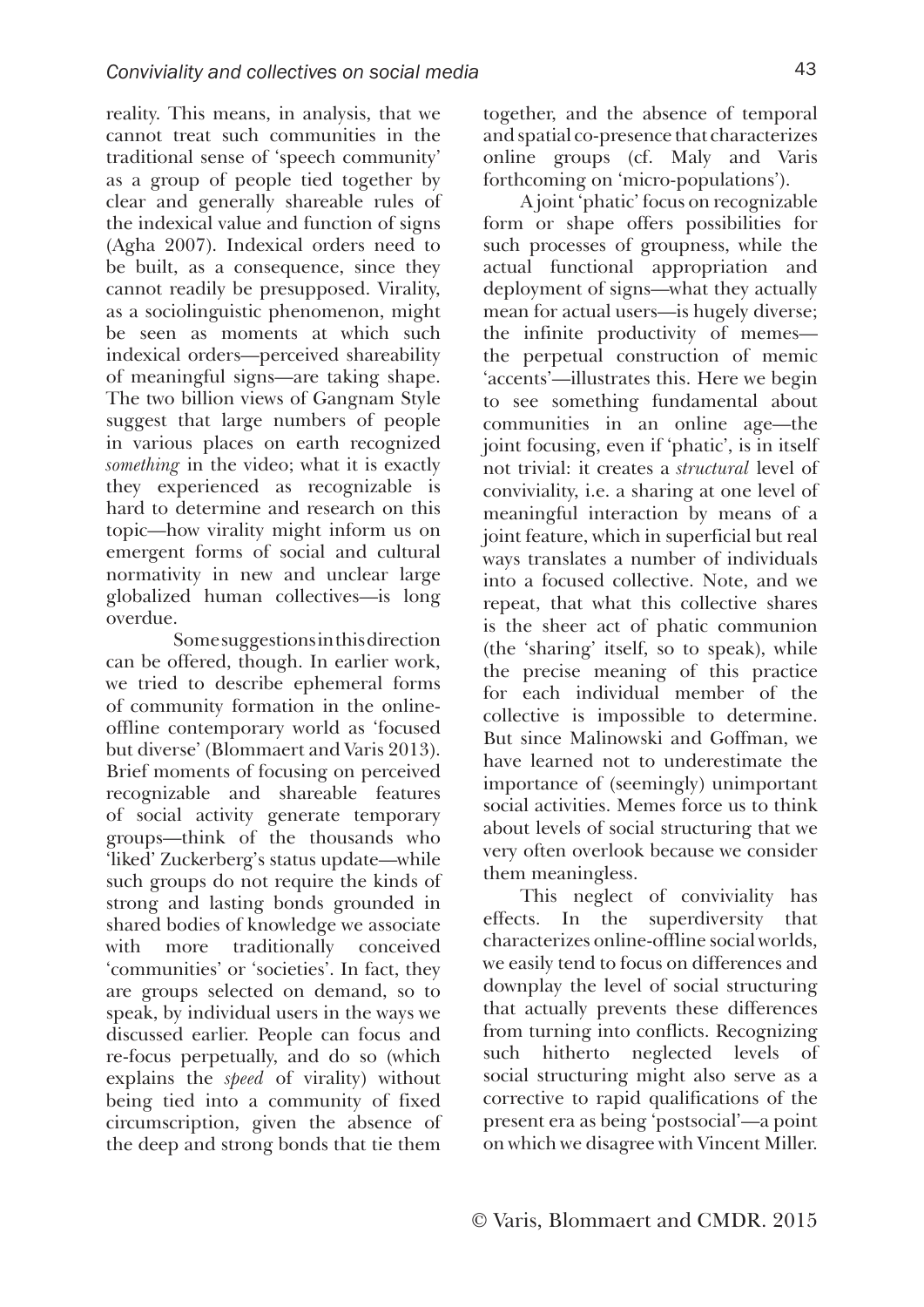There is a great deal of sociality taking place on social media, but this sociality might require a new kind of sociological imagination. We will look in vain for communities and societies that resemble the ones proposed by Durkheim and Parsons. But that does not mean that such units are not present, and even less that they are not in need of description.

### **REFERENCES**

- Agha, Asif. 2007. *Language and Social Relations*. Cambridge: Cambridge University Press.
- Androutsopoulos, Jannis. 2013. Networked multilingualism: Some language practices on Facebook and their implications. *International Journal of Bilingualism* 0 (0): 1-21.
- Bauman, Richard and Charles Briggs. 1990. Poetics and performance as critical perspectives on language and social life. *Annual Review of Anthropology* 19: 59-88.
- Blommaert, Jan and Piia Varis. 2013. Life projects. *Tilburg Papers in Culture Studies*, Paper 58. <https:// www.tilburguniversity.edu/ upload/c37dcccf-242d-4fcab79f-d3d366b0a505\_TPCS\_58\_ Blommaert-Varis.pdf>
- Briggs, Charles. 1997. Introduction: From the ideal, the ordinary, and the orderly to conflict and violence in pragmatic research. *Pragmatics* 7 (4) (special issue on *Conflict and Violence in Pragmatic Research*, ed. Charles Briggs): 451-459.
- Dawkins, Richard. 1976. *The Selfish Gene*. Oxford: Oxford University Press.
- Van Dijck, José. 2013. *The Culture of Connectivity. A Critical History of Social Media*. Oxford: Oxford University Press.
- Gershon, Ilana. 2010. *Breakup 2.0. Disconnecting over New Media*. Ithaca: Cornell University Press.
- Goffman, Erving. 1963. *Behavior in Public Places*. New York: The Free Press.
- Goffman, Erving. 1967. *Interaction Ritual: Essays on Face-to-face Behavior.* New York: Doubleday Anchor.
- Hymes, Dell. 1972/1986. Models of the interaction of language and social life. In John Gumperz and Dell Hymes (eds). *Directions in Sociolinguistics: The Ethnography of Communication*. London: Blackwell. 35-71.
- Jakobson, Roman. 1960. Linguistics and poetics. In Thomas Sebeok (ed). *Style in Language*. Cambridge: MIT Press. 350-377.
- Lange, Patricia G. 2009. Videos of affinity on YouTube. In Pelle Snickars and Patrick Vonderau (eds). *The YouTube Reader*. Stockholm: National Library of Sweden. 70-88.
- Leppänen, Sirpa, Samu Kytölä, Henna Jousmäki, Saija Peuronen and Elina Westinen. 2014. Entextualization and resemiotization as resources for identification in social media. In Philip Seargeant and Caroline Tagg (eds). *The Language of Social Media: Identity and Community on the Internet*. Houndmills: Palgrave Macmillan. 112-136.
- Malinowski, Bronislaw. 1923/1936. The problem of meaning in primitive languages. In C.K. Ogden and I.A. Richards (eds). *The Meaning of Meaning*. London: Kegan Paul. 296-336.
- Maly, Ico and Piia Varis. Forthcoming. The 21<sup>st</sup>-century hipster: On micropopulations in times of superdiversity. *European Journal of Cultural Studies*.
- Marwick, Alice E. and danah boyd. 2010. I tweet honestly, I tweet passionately: Twitter users, context collapse, and the imagined audience. *New Media & Society* 13 (1): 114-133.
- Miller, Vincent. 2008. New media, networking and phatic culture. *Convergence* 14: 387-400.
- Schegloff, Emanuel. 1972/1986. Sequencing in conversational openings. In John Gumperz and Dell Hymes (eds). *Directions in Sociolinguistics: The Ethnography of Communication*. London: Blackwell. 346-380.
- Schegloff, Emanuel. 1988. Goffman and the analysis of conversation. In Paul Drew and Anthony Wootton (eds). *Erving*